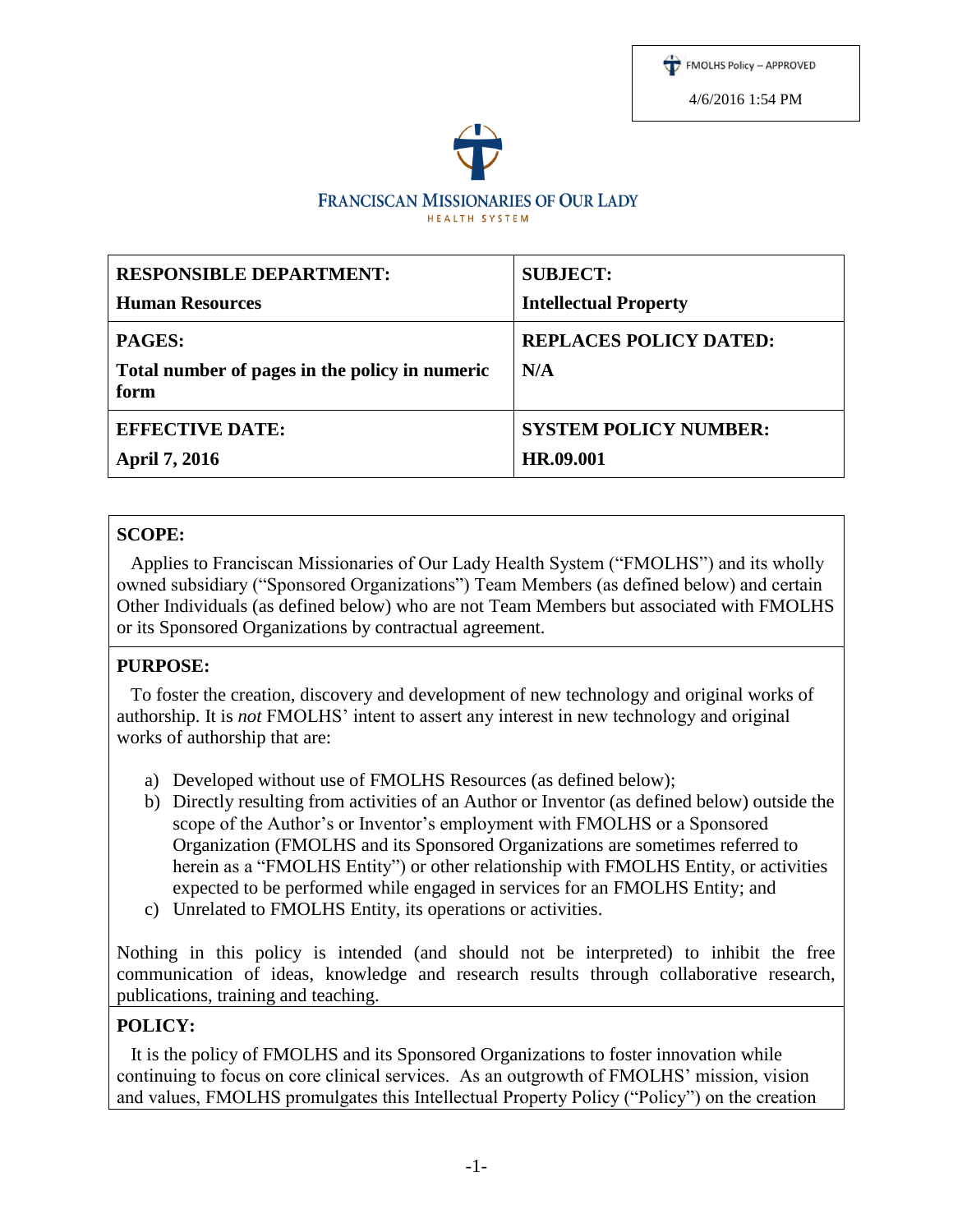of intellectual property by FMOLHS Team Members and certain other persons who are associated with a FMOLHS Entity by contractual agreement.

# **DEFINITIONS:**

*"Author"* means Team Members and Other Individuals who create Works of Authorship.

*"Confidential Information"* means any confidential information regarding any FMOLHS Entity business methods, business policies, procedures, experimentation, techniques, services, research or development projects or results, or Intellectual Property of any FMOLHS Entity; historical or projected financial information, budgets, trade secrets, personnel information, patient information, or other knowledge or processes of or developed by a FMOLHS Entity; or any other confidential information relating to or dealing with business, operations or activities of a FMOLHS Entity, not lawfully known by, or readily accessible to, the general public.

*"Commercialization"* or *"Commercialized"* means to make, use license, assign, use as collateral or sell to a third party or otherwise exploit, some or all of the Intellectual Property for monetary consideration.

*"FMOLHS Resources"* include but are not limited to: facilities of FMOLHS or its Sponsored Organizations, services provided by Team Members or Other Individuals engaged by one or more FMOLHS Entities, equipment, information systems, ancillary services, training, documentation, supplies, data or biological samples obtained from patients of a FMOLHS Entity, brand name/trademark or reputation, funds from capital or operating accounts, grants and/or other resources of a FMOLHS Entity, and any other tangible or intangible asset of a FMOLHS Entity.

*"Intellectual Property"* means Inventions, Works of Authorship, Confidential Information and Trademarks (all as defined herein), and any other rights in same such as patents, copyright rights whether created or established by registration or operation of law.

*"Invention"* means any invention, discovery, concept, development, or written Work of Authorship, whether or not patentable, including, but not limited to, devices; machines; systems; circuits; algorithms; software; databases; composition of matter, chemical and biological material such as tissue, proteins, genes, DNA constructs, cell lines and transgenic animals; immunoassays; compounds and therapeutics; diagnostics; methods or processes; synthesis methods; research notebooks; data; know how; new plant varieties; and further includes improvements to existing discoveries and inventions and new uses of known articles or substances.

*"Inventors"* means Team Members and Other Individuals who create Intellectual Property.

*"Net Proceeds"* means all cash proceeds received by an FMOLHS Entity from the commercialization or exploitation of the Intellectual Property, whether from licensing, optioning, securitization, selling, divestiture, liquidation or monetization, less all cumulative costs and expenses ("Direct Costs") incurred by an FMOLHS Entity directly related to the development, commercialization, defense and protection of the Intellectual Property, including, but not limited to, all costs and expenses in evaluating, developing, protecting, prosecuting (e.g. filing and prosecuting patents or trademarks), defending, prototyping, validating, marketing and licensing the Intellectual Property.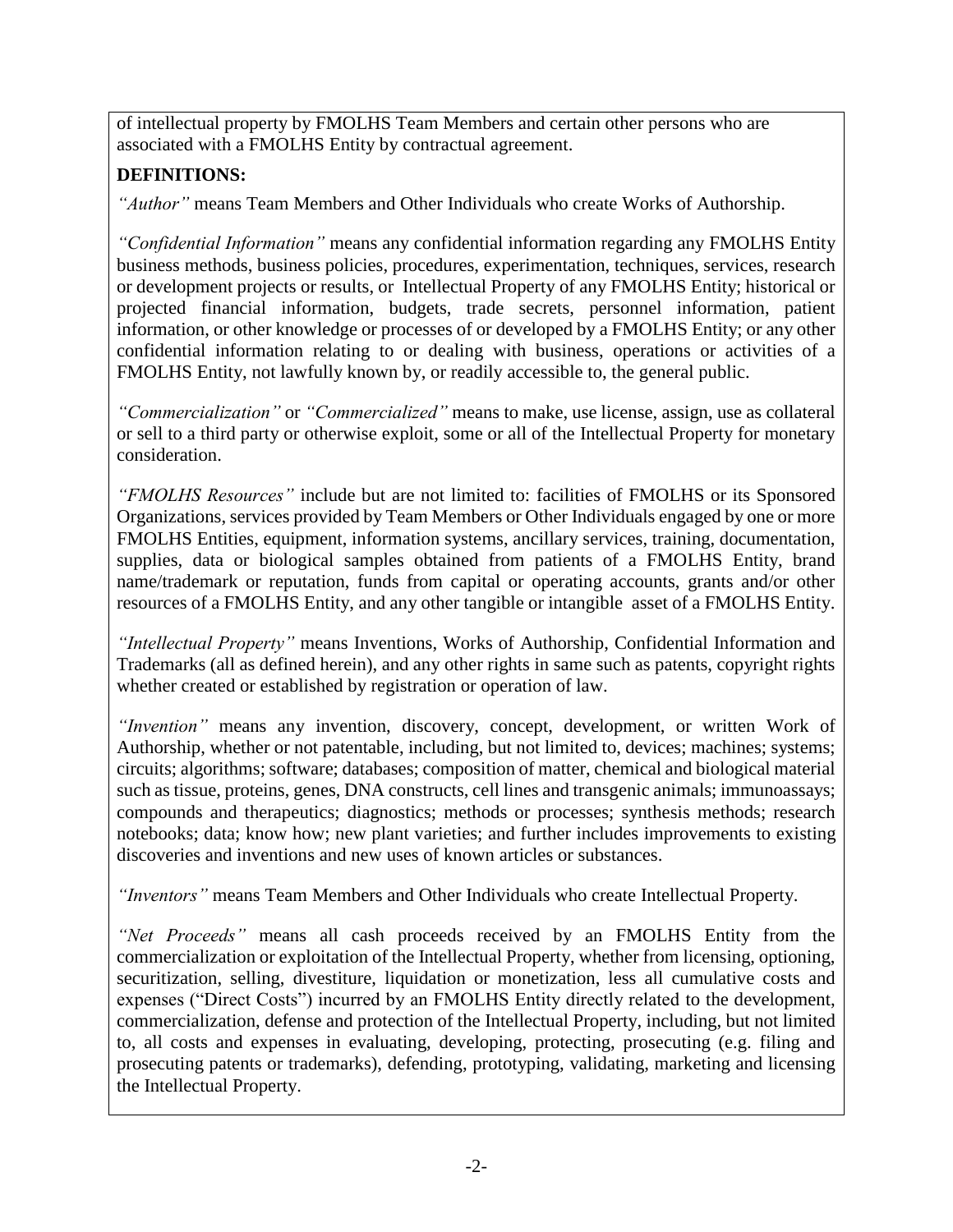*"Other Individuals"* means individuals who are not Team Members but who are associated with FMOLHS or a Sponsored Organization by contractual agreement, including, but not limited to, agents, physicians with admitting privileges, contractors, consultants, volunteers and temporary staff.

"*Prior Development*" means all Intellectual Property invented, authored, made, or conceived by the FMOLHS Team Member, alone or with others, before his or her employment with a FMOLHS Entity.

*"Sponsored Organization"* means an entity either wholly-owned by FMOLHS, or a subsidiary of an entity wholly-owned by FMOLHS.

*"Team Member"* means an employee of FMOLHS or a Sponsored Organization.

*"Trademarks"* shall mean all trademarks, service marks, logos, slogans, design marks and the like used, applied for and/or registered by, or licensed to, a FMOLHS Entity to designate goods or services provided by one or more FMOLHS Entities or on their behalf, together with all domain names containing such marks.

*"Work Made for Hire"* shall have the meaning ascribed to it in the U.S. Copyright Act as amended from time to time, currently:

- i. Work prepared by FMOLHS Entity Team Members within the scope of his or her employment; or
- ii. A work specially ordered or commissioned for use as a contribution to a collective work, as a part of a motion picture or other audiovisual work, as a translation, as a supplementary work, as a compilation, as an instructional text, as a test, as answer material for a test, or as an atlas, if the parties expressly agree in a written instrument signed by them that the work shall be considered a work made for hire. For the purpose of the foregoing sentence, a "supplementary work" is a work prepared for publication as a secondary adjunct to a work by another author for the purpose of introducing, concluding, illustrating, explaining, revising, commenting upon, or assisting in the use of the other work, such as forewords, afterwords, pictorial illustrations, maps, charts, tables, editorial notes, musical arrangements, answer material for tests, bibliographies, appendixes, and indexes, and an "instructional text" is a literary, pictorial, or graphic work prepared for publication and with the purpose of use in systematic instructional activities.

*"Works of Authorship"* means any original work of authorship, including a Work Made for Hire, fixed in any tangible medium of expression from which it can be perceived, reproduced or otherwise communicated, either directly or with the aid of a machine or device, whether or not copyrighted or copyrightable. Examples of Works of Authorship include but are not limited to manuscripts, books, journal publications, poems, compilations, computer software, computer programs, flow charts, web pages, databases, technical drawings, diagrams, designs, photographs, musical scores, video and audio materials and recordings, presentation slides and/or instruction materials and manuals.

# **PROCEDURES**:

# **General**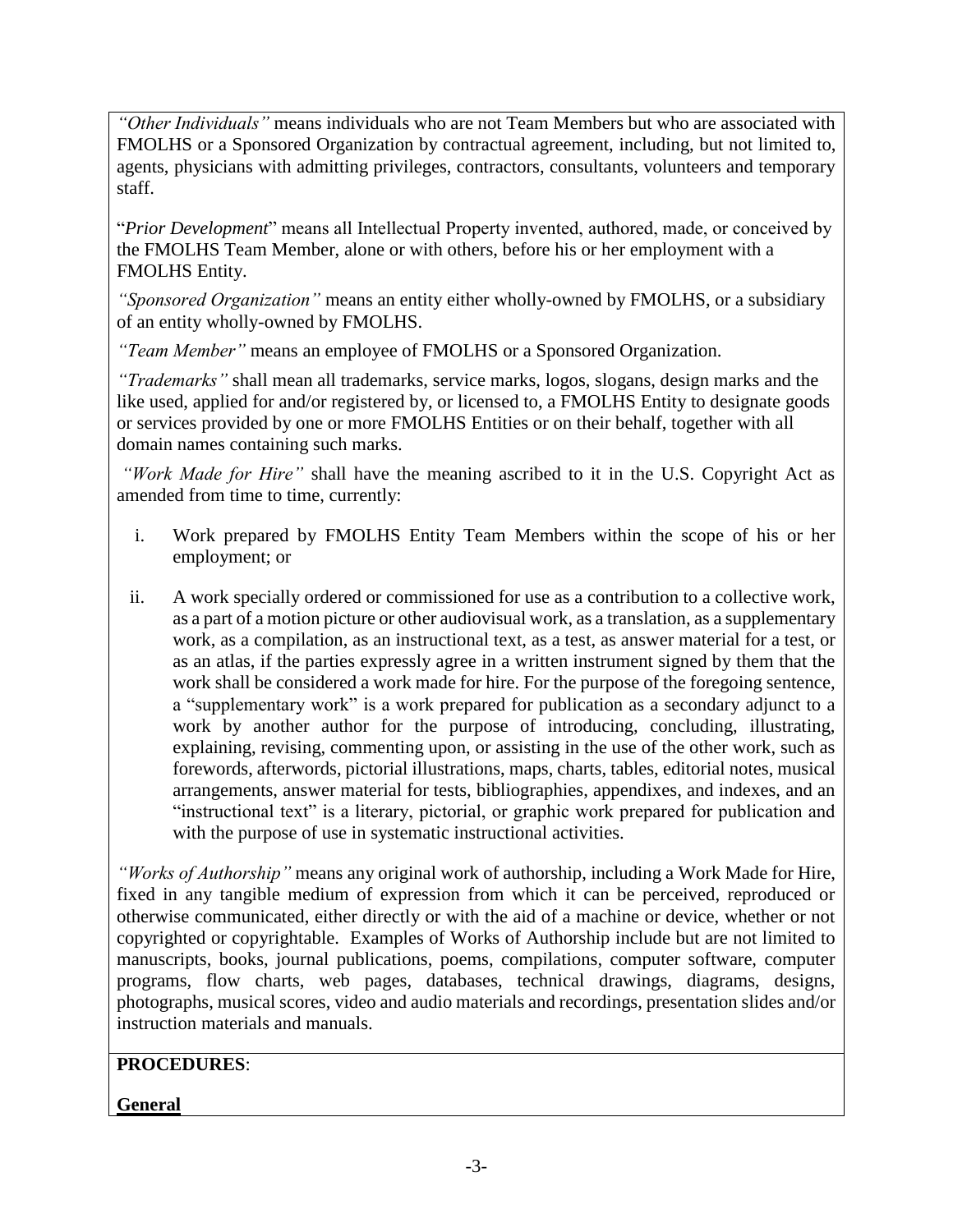**1.1** This Policy applies to all Intellectual Property, including, for example, Inventions and Works of Authorship of Team Members and Other Individuals unless a provision of this Policy has been waived by FMOLHS as provided in Section 10.1

**1.2** This Policy provides that all Intellectual Property created by Team Members or Other Individuals that is: (a) created as a result of a request by a FMOLHS Entity to perform work, or under its direction, or (b) is derived from their activities while engaged in services for any FMOLHS Entity, or (c) is made, in whole or in part, with the use of FMOLHS Resources, or (d) otherwise related to any operations or activities of a FMOLHS Entity, is to be owned by (and, if it otherwise does not vest upon creation, is hereby assigned to) FMOLHS or the applicable Sponsored Organization.

**1.3** Team Members and Other Individuals will receive a certain percentage of Net Proceeds from the Commercialization of Intellectual Property developed by them but, as to Inventions or Works of Authorship, then only if such Inventions or Works of Authorship were *not* created as a result of an express request by a FMOLHS Entity to perform work, or under its direction, nor fall within the scope of employment or other activities expected to be performed by the Inventor or Author while engaged in services for a FMOLHS Entity.

**1.4** No Net Proceeds will be distributed to Inventors for Commercialization of Intellectual Property by a FMOLHS Entity other than as described in Section 11.

**1.5** If a FMOLHS Entity determines not to exploit an Intellectual Property, FMOLHS Entity may in its discretion assign the Intellectual Property back to the Inventor under an appropriate agreement.

**1.6** Scholarly Works are discussed in Section 12.

**1.7** FMOLHS Entity Intellectual Property shall not be removed from FMOLHS Entity premises, disclosed to third parties, or sold without the prior written consent of the applicable FMOLHS Entity. All FMOLHS Entity Intellectual Property is to be disclosed to the applicable FMOLHS Entity before publication or disclosure to third parties, so that it can be protected before publication or disclosure, as necessary.

**1.8** FMOLHS and its Sponsored Organization Trademarks are only to be used in accordance standards and practices set by the FMOLHS Communications team and this Policy.

# **2. Application**

**2.1 Ownership:** FMOLHS Entity shall own all Intellectual Property created by Team Members or Other Individuals that is:

- **2.1.1** Created as a result of a request by a FMOLHS Entity to perform work, or under its direction;
- **2.1.2** Derived from the activities of FMOLHS Team Members or Other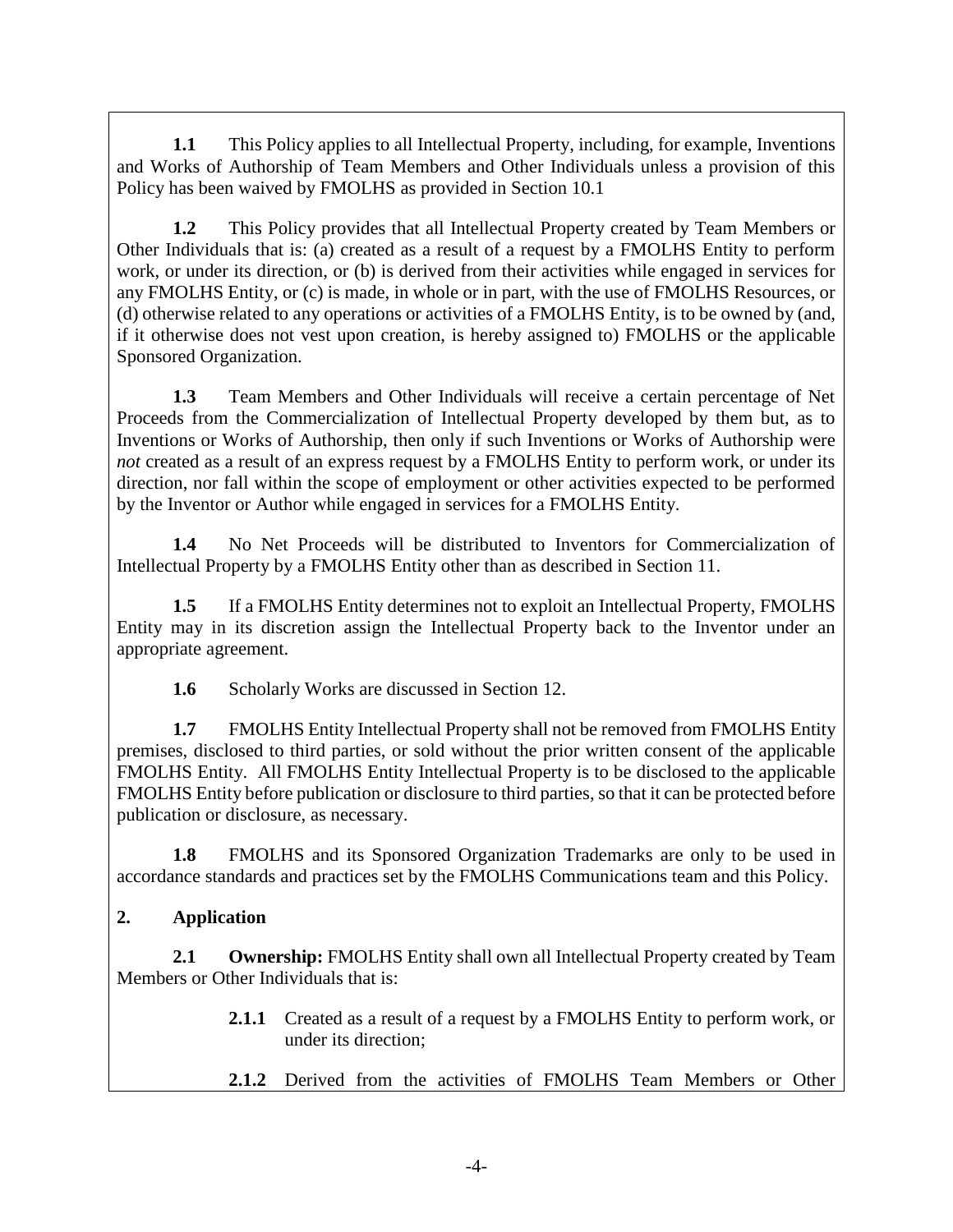Individuals while engaged in services for a FMOLHS Entity;

2.1.3 Made in whole or in part with the use of FMOLHS Resources;

**2.1.4** Is an improvement, addition or modification to existing FMOLHS Entity owned Intellectual Property; or

**2.1.5** Otherwise related to any operations or activities of a FMOLHS Entity.

## **2.2 Conflicts:**

**2.2.1 Written Agreements:** This Policy applies to Team Members and Other Individuals regardless of whether they have obligations to third parties and whether they separately execute an acknowledgment of same. Provisions in this Policy shall supersede any conflicting provisions in a written agreement executed between any FMOLHS Entity and FMOLHS Team Members or Other Individuals unless a provision of this Policy has been waived by FMOLHS as provided in Section 10.1.

**2.2.2 Other Policies:** The provisions of this Policy shall supersede conflicting provisions in the Team Member handbooks of FMOLHS or any Sponsored Organization, Conflict of Interest policy, Confidentiality policy or other FMOLHS or Sponsored Organization policies unless a provision of this Policy has been waived by FMOLHS as provided in Section 10.1.

## **3. Ownership of Intellectual Property/Assignment**

**3.1** FMOLHS or its Sponsored Organization shall solely own, upon creation, all Intellectual Property which falls within the provisions of Section 2.1, excluding Intellectual Property jointly developed by Our Lady of the Lake Regional Medical Center and LSU pursuant to research activities conducted on Our Lady of the Lake Regional Medical Center's campus, as described in Section 15 of the Cooperative Endeavor Agreement between OLOL and LSU.

**3.2** If by operation of law or contract, any FMOLHS Intellectual Property is not owned in its entirety by FMOLHS automatically upon its creation, then each FMOLHS Team Member and Other Individual will assign to FMOLHS or its designee all right, title and interest in the FMOLHS Intellectual Property.

## **4. Disclosures of Prior Intellectual Property and FMOLHS Intellectual Property**

**4.1** Each FMOLHS Team Member must, using a FMOLHS approved disclosure form, at the time he or she becomes employed by a FMOLHS Entity, or at such later time as approved by FMOLHS, disclose in writing, in sufficient detail to define clearly, all Prior Developments, including, without limitation, listing all papers, abstracts, patent applications, patents, together with the name of the owner of the Intellectual Property, and any confidentiality, noncompete, non-solicitation, assignment of Intellectual Property or other similar agreements or policies to which he or she is a party or otherwise is subject. Any Intellectual Property not disclosed will be presumed to have been created after its creator's employment with FMOLHS and will be subject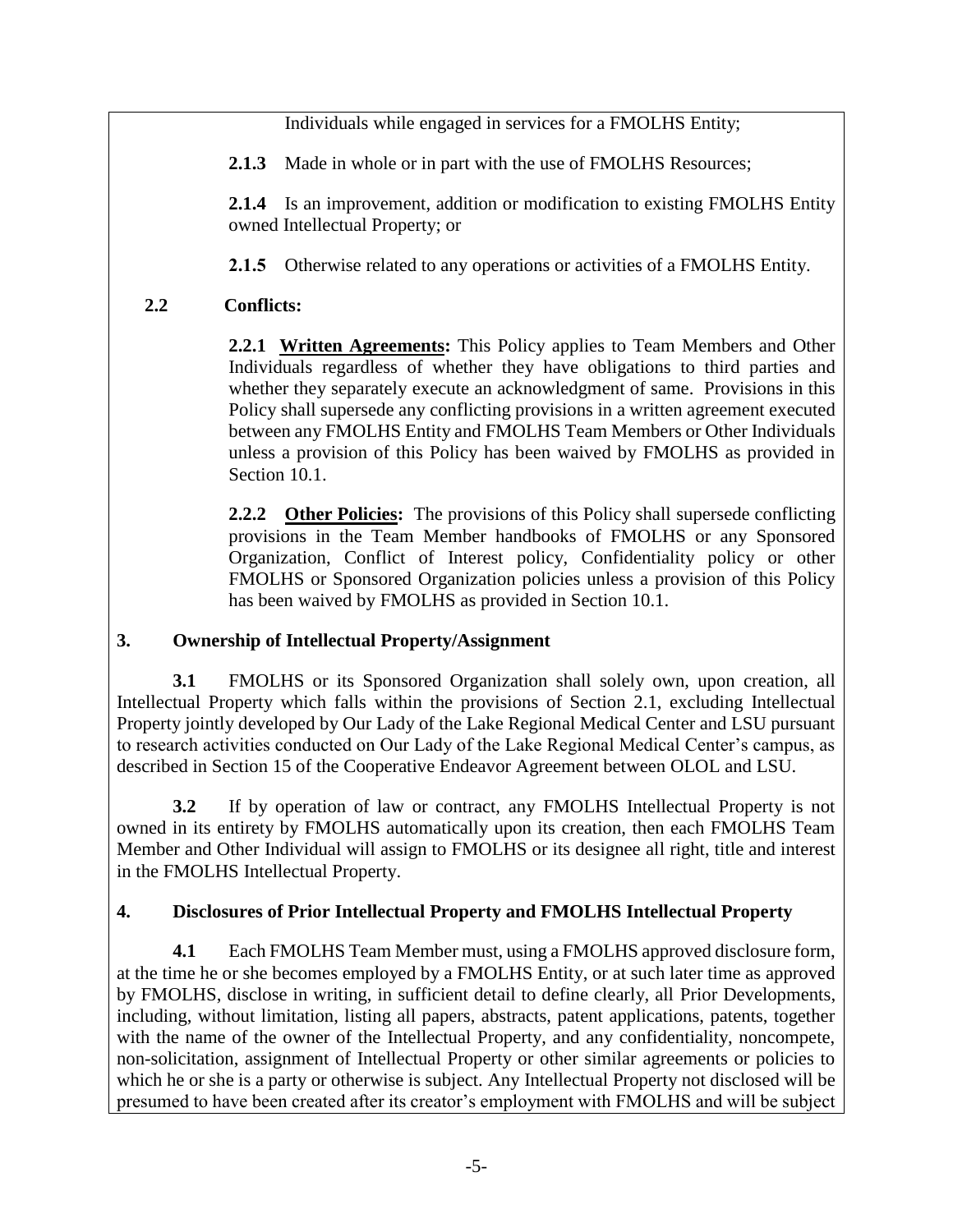to this policy.

**4.2** Such disclosure shall be made to the applicable FMOLHS Entity Human Resources Department. FMOLHS shall determine, in its sole discretion, the ownership interest of all Intellectual Property disclosed and, if determined to be Prior Developments, such Prior Developments will not be deemed to be FMOLHS Intellectual Property.

**4.3** Each FMOLHS Entity Team Member and Other Individual herby grants to the applicable FMOLHS Entity a nonexclusive, transferable, fully paid-up, royalty-free, irrevocable, perpetual, worldwide license (with the right to grant sublicenses) to use and develop all Prior Developments in connection with the creation, use, preparation, acquisition or promotion of the FMOHLS Entity Intellectual Property and otherwise in connection with the operations and activities of FMOLHS Entity.

## **5. Restrictions on Use of Intellectual Property**

**5.1 Purpose.** The restrictions in this Section are necessary to provide FMOLHS or its designees the opportunity to take appropriate action, such as to file patent applications and execute appropriate confidentiality agreements to protect Intellectual Property rights in the Inventions and/or Works of Authorship. Public use and/or disclosure of an Invention or Work of Authorship before proper protective measures are in place can result in an inability to protect the Intellectual Property rights therein. Further, in certain circumstances, FMOLHS and its Sponsored Organizations have legal obligations to the federal government or third parties with respect to the reporting and protection of Intellectual Property.

**5.2 Restrictions.** Unless and until FMOLHS Entity provides express written permission, Intellectual Property owned in whole or in part by FMOLHS Entity shall not be:

- **5.2.1** Removed from FMOLHS Entity premises;
- **5.2.2** Disclosed to third parties; or
- **5.2.3** Transferred, sold, assigned, mortgaged, used as security or licensed to third parties.

**5.3 Material Transfer.** In no event shall any materials be removed from FMOLHS Entity premises unless and until a material transfer agreement is approved by FMOLHS Entity and properly executed.

# **5.4 Publication.**

**5.4.1** Early publication of research results is a major objective of research. FMOLHS Entity does not intend for this Policy to impede FMOLHS Entity Team Member's ability to publish. However, public disclosure of a patentable invention prior to filing a patent application may preclude the availability of patent protection in the U.S., and will preclude the availability of patent protection in most other countries. A "public disclosure" includes any non-confidential written or oral disclosure that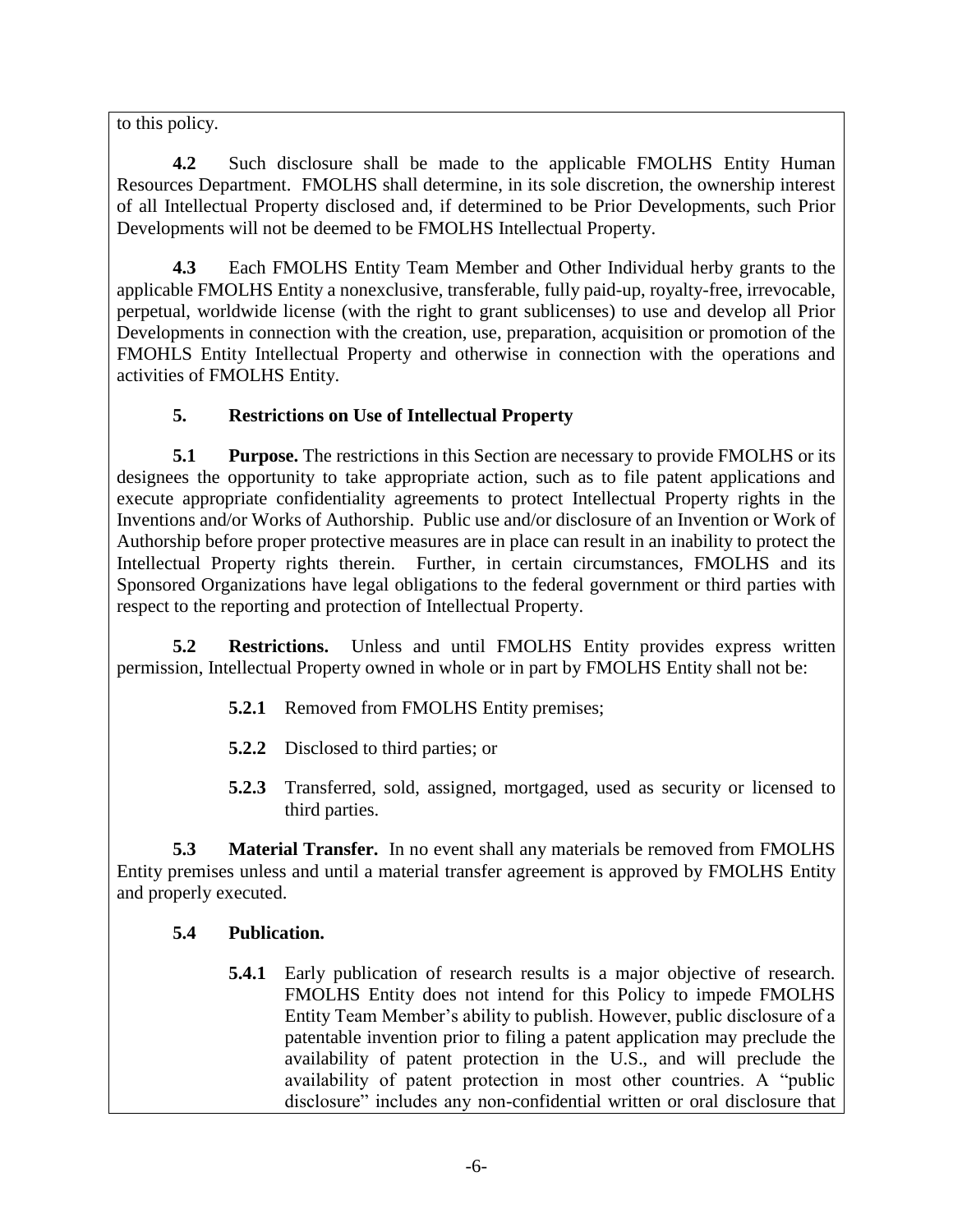describes the invention, e.g., at a scientific meeting, in a journal, online, or even in an informal discussion with outside colleagues, any public use of the invention, any offer for sale, or the invention was otherwise available to the public.

- **5.4.2** Accordingly, for the reasons stated in this Section, in no event shall any Invention or Work of Authorship be published in any form, or disclosed in any form to any third party who is not FMOLHS Entity Team Member or Other Individual bound by a written confidentiality agreement with FMOLHS Entity, unless and until such Invention or Work of Authorship has been disclosed in writing to the Office of Research as provided in Section 7.2. below, and FMOLHS has provided written authorization for such publication or disclosure. FMOLHS Entity shall have the right to prohibit the oral or written disclosure of any Invention or Work of Authorship that contains Confidential Information. Further, Inventors and Authors may be required to enter into a confidentiality agreement with FMOLHS Entity with respect to any such Invention or Work of Authorship that contains Confidential Information that FMOLHS decides to exploit and for which a decision has been made by FMOLHS not to seek patent protection or publication.
- **5.4.3** FMOLHS will make every effort to expedite the evaluation process when FMOLHS Team Member indicates a compelling need for rapid publication.
- **5.4.4** The following notice is to be applied to Works of Authorship owned by FMOLHS or its Sponsored Organizations:
	- Copyright © **[Year] [Franciscan Missionaries of Our Lady Health System, Inc. or the legal name of the Sponsored Organization]** All Rights Reserved.
	- The date in the notice should be the year in which the work is first published.

#### **5.5 Trademarks**

**5.5.1** FMOLHS Entity Trademarks may be used only as permitted in writing.

FMOLHS Entity Trademarks may not be used in connection with the transfer, dissemination, display, advertising, sale or gift of any goods or services provided by FMOLHS Entity Team Member or Other Individual on their own behalf.

- **5.5.2** FMOLHS Entity Trademarks may not be used to indicate FMOLHS Team Member's affiliation except as otherwise permitted by FMOLHS.
- **5.6 Third Party Intellectual Property**. FMOLHS Team Members and Other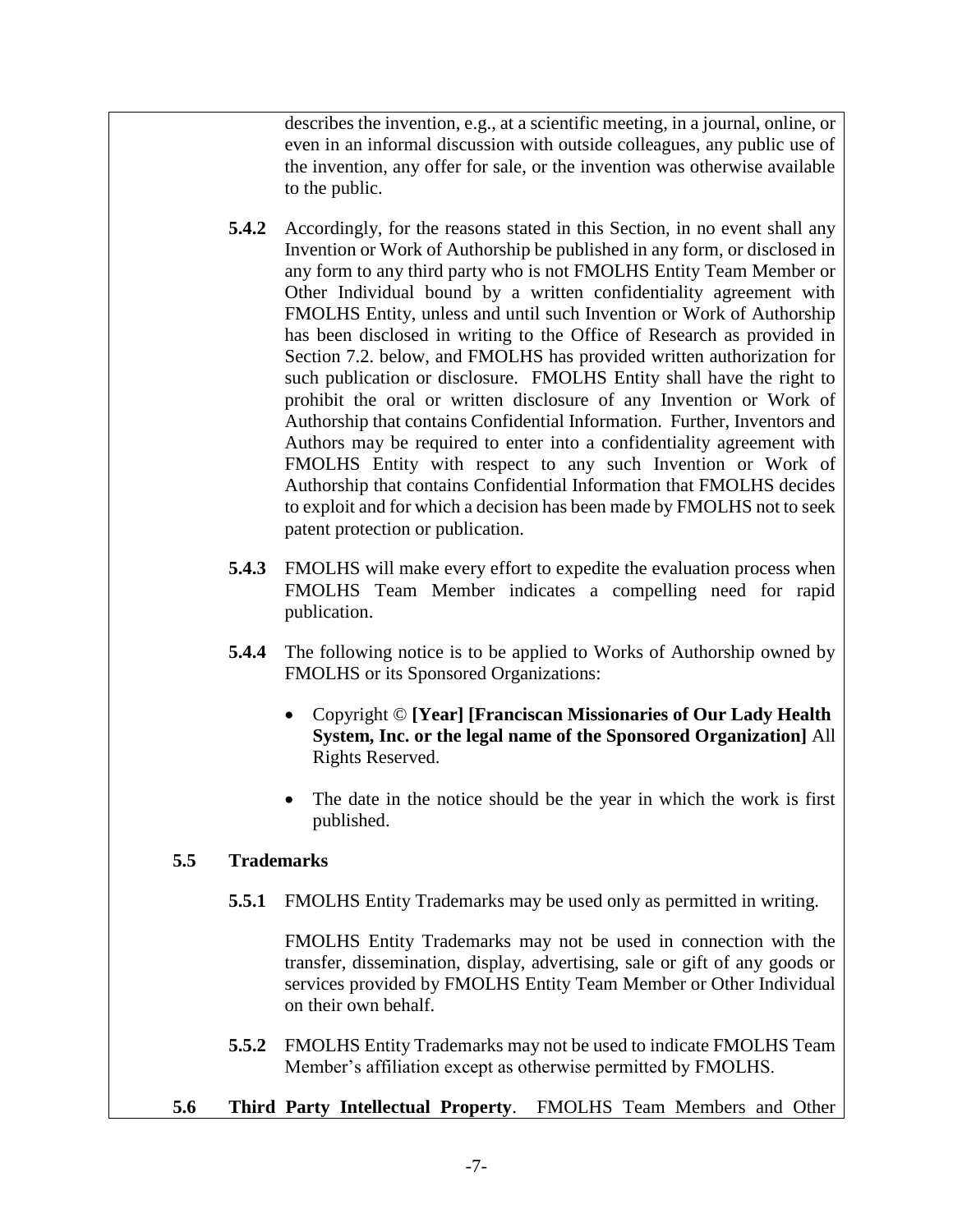Individuals will respect the Intellectual Property rights owned by FMOLHS and third parties, and not infringe such Intellectual Property rights.

# **6. Collaborations and Sponsored Research**

**6.1 Collaborative Research.** Where a FMOLHS Entity participates in collaborative research (as opposed to sponsored research addressed in Section 6.3. below) with non-FMOLHS Entity investigators at universities, medical centers and other research institutions, or receives grants or other financial support from government agencies or private industry, other than LSU, the written agreements underlying these collaborations and sponsorships shall be treated as set forth below:

- **6.1.1** All Confidential Disclosure Agreements, Non-Disclosure Agreements, Sponsored Research Agreements, Material Transfer Agreements, Laboratory Services Agreements, Research Service Agreements, License Agreements and other documents that propose agreements with research institutions, medical centers, private industry or universities involving Intellectual Property owned by FMOLHS Entity or the possibility of Intellectual Property being developed, must be approved in advance in writing by appropriate officers of FMOLHS in order to ensure protection of FMOLHS Entity Intellectual Property.
- **6.1.2** FMOLHS Entity shall retain ownership of all documents, notebooks, records and other tangible evidence, whether in electronic or other format, of research conducted at any FMOLHS Entity, by FMOLHS Team Members or by Other Individuals.
- **6.1.3** Publication of results is subject to the provisions in Section 5.4. Accordingly, the right to publish results of such research must be requested of FMOLHS sufficiently in advance of the publication to allow appropriate protection to be obtained for patentable Inventions.

**6.2 Proprietary Information of Third Parties.** Where written agreements provide that proprietary information of third parties collaborating with a FMOLHS Entity or sponsoring research is being provided to a FMOLHS Entity, such proprietary information shall be specifically identified in the written agreement, and FMOLHS Entity shall not assert ownership of the specifically identified proprietary information. Notwithstanding the foregoing, as between FMOLHS Entity and any FMOLHS Team Member or Other Individual, any and all Intellectual Property arising from such research, other than the proprietary information identified in the written agreement, shall be owned by FMOLHS Entity.

**6.3 Sponsored Research.** FMOLHS Entity may agree to assign its ownership of Intellectual Property to a third party according to the terms of a written research agreement approved by FMOLHS Entity and executed by the appropriate parties. An example of such an agreement might be a sponsored research agreement where the third party provides sufficient financial incentives for FMOLHS Entity to prospectively assign its Intellectual Property rights.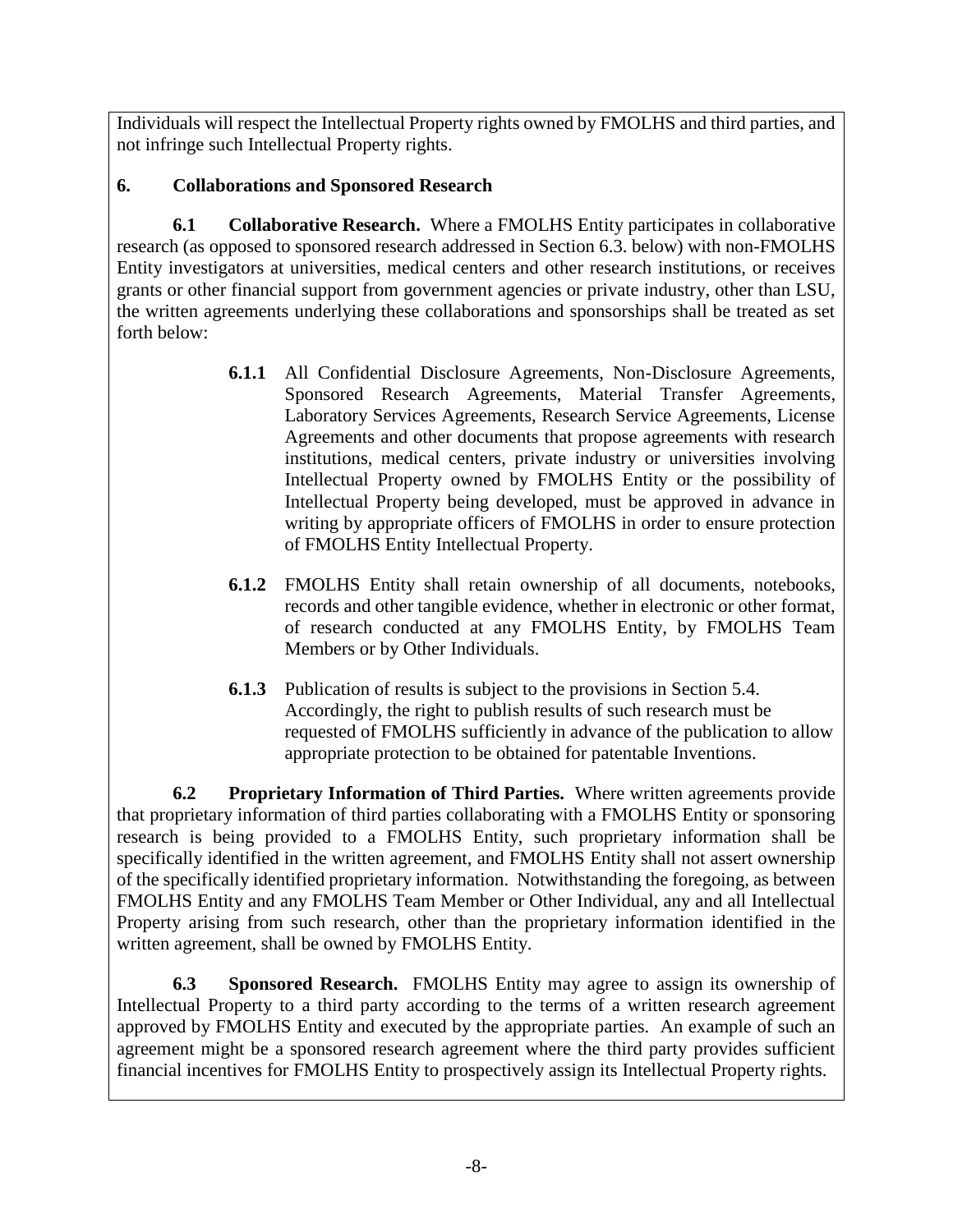## **7. Author and Inventor Rights and Obligations**

Authors and Inventors shall:

**7.1 Confidentiality**. Maintain the confidentiality of, and refrain from oral and written disclosure of any Intellectual Property until disclosure to the Office of Research, which may grant written permission to proceed with any disclosure to third parties.

**7.2 Disclosure of Intellectual Property**. Thoroughly and accurately disclose all Intellectual Property to the Office of Research, including an identification of all Authors or Inventors, and a summary of the concepts, relevant data, observations and possible general claims, disclosure of all relevant prior art, manuscripts and drafts in a Publication Disclosure or Invention Disclosure form provided by the Office of Research, and submit same to the Office of Research within 30 days after discovery of the Invention or completion of the Work of Authorship, if not already submitted under Section 5.4.

**7.3 Documentation**. Execute any and all documents requested by FMOLHS or a Sponsored Organization to further memorialize the assignment of Intellectual Property affected by this Policy, or otherwise perfect title in the Invention or Work of Authorship, including any patent applications, patents, copyright applications or copyright registrations, to FMOLHS or its Sponsored Organization.

#### **7.4 Assistance**

- **7.4.1** Assist in the preparation and prosecution of all patent and copyright applications covering the Intellectual Property.
- **7.4.2** Provide reasonable assistance to FMOLHS Entity or its designee for the marketing and Commercialization of the Intellectual Property.
- **7.4.3** Assist in the defense of all Intellectual Property and comply with all applicable laws and regulations (both foreign and domestic), relating to FMOLHS Entity Intellectual Property derived from government sponsored research or commercially sponsored research agreements.

## **8. FMOLHS Entity Rights and Obligations**

**8.1** After disclosure of Works of Authorship by an Author to Office of Research, FMOLHS Entity shall:

- **8.1.1** Within thirty business days of submission of a *Publication Disclosure* pursuant to Section 7.2, notify the Author that:
	- **8.1.1.1** Publication is approved; or
	- **8.1.1.2** Further review under Section 5.4 is necessary to protect a potentially patentable Invention from disclosure.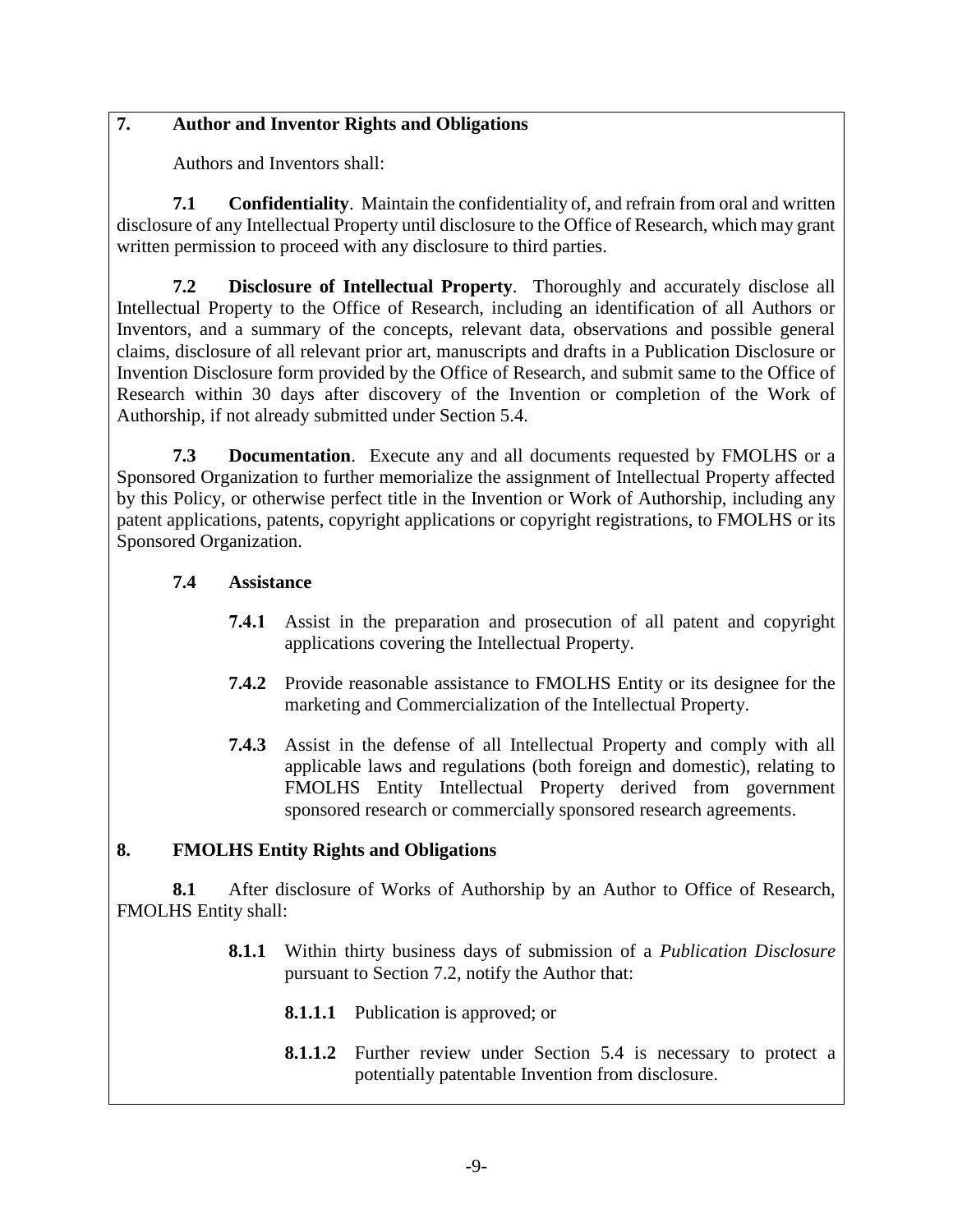**8.2.** After disclosure of Intellectual Property (other than Works of Authorship) by an Inventor, to the Office of Research, FMOLHS Entity shall, within a reasonable period of time of said Invention Disclosure, pursuant to Section 7.2, notify the Inventor of FMOLHS Entity's intention to file a patent application or otherwise protect, retain title and commercialize the Intellectual Property. FMOLHS Entity in making its determination shall include in its consideration the following:

**8.2.1** Benefits to the community, FMOLHS Entity and the Inventor;

**8.2.2** Whether it can be patented;

**8.2.3** The estimated costs (including but not limited to attorneys' fees and official government fees) of applying for and prosecuting patent application(s) and whether such costs shall be borne by licensees or other third parties;

**8.2.4** The estimated costs of any further development required; and

**8.2.5** Whether there are any other third parties who may claim rights to the Intellectual Property.

FMOLHS Entity may seek professional advice, including legal advice, from such sources as it deems proper in making such determination. If FMOLHS Entity determines that a patent application should be pursued, FMOLHS Entity shall proceed as soon as practicable with the patent application.

**8.3** Where FMOLHS Entity elects not to exploit or to terminate exploitation of the Intellectual Property, FMOLHS Entity shall notify the Inventor in writing as soon as practicable. FMOLHS Entity may in its discretion, waive, transfer or license to the Inventor(s) the Intellectual Property, in which case the Inventor shall then be free at his or her own expense to pursue the exploitation of Intellectual Property as further provided herein, except that the Inventor and the Invention shall be subject to Section 9, "Assignment Back to Inventor*.*"

**8.4** FMOLHS Entity shall distribute Net Proceeds to the Inventor as set forth in Section 11.

**8.5** FMOLHS Entity may Commercialize FMOLHS Entity Intellectual Property directly or with the help of affiliates or third parties by, for example, contracts or by establishing or expanding corporations, partnerships, or other commercial enterprises. In such cases, FMOLHS Entity and/or other third parties may receive and hold equity shares in companies as vehicles for the Commercialization or investment of FMOLHS Entity Intellectual Property.

**8.6** Nothing in this Policy shall be construed to prevent FMOLHS Entity from having the right to make, use, license, assign or sell to a third party (including another FMOLHS Entity) some or all of FMOLHS Entity's rights in any Intellectual Property.

**8.7** FMOLHS will determine who is to prepare and prosecute all patent, trademark, or copyright applications, as well as any matter related thereto. Upon disclosure of FMOLHS Entity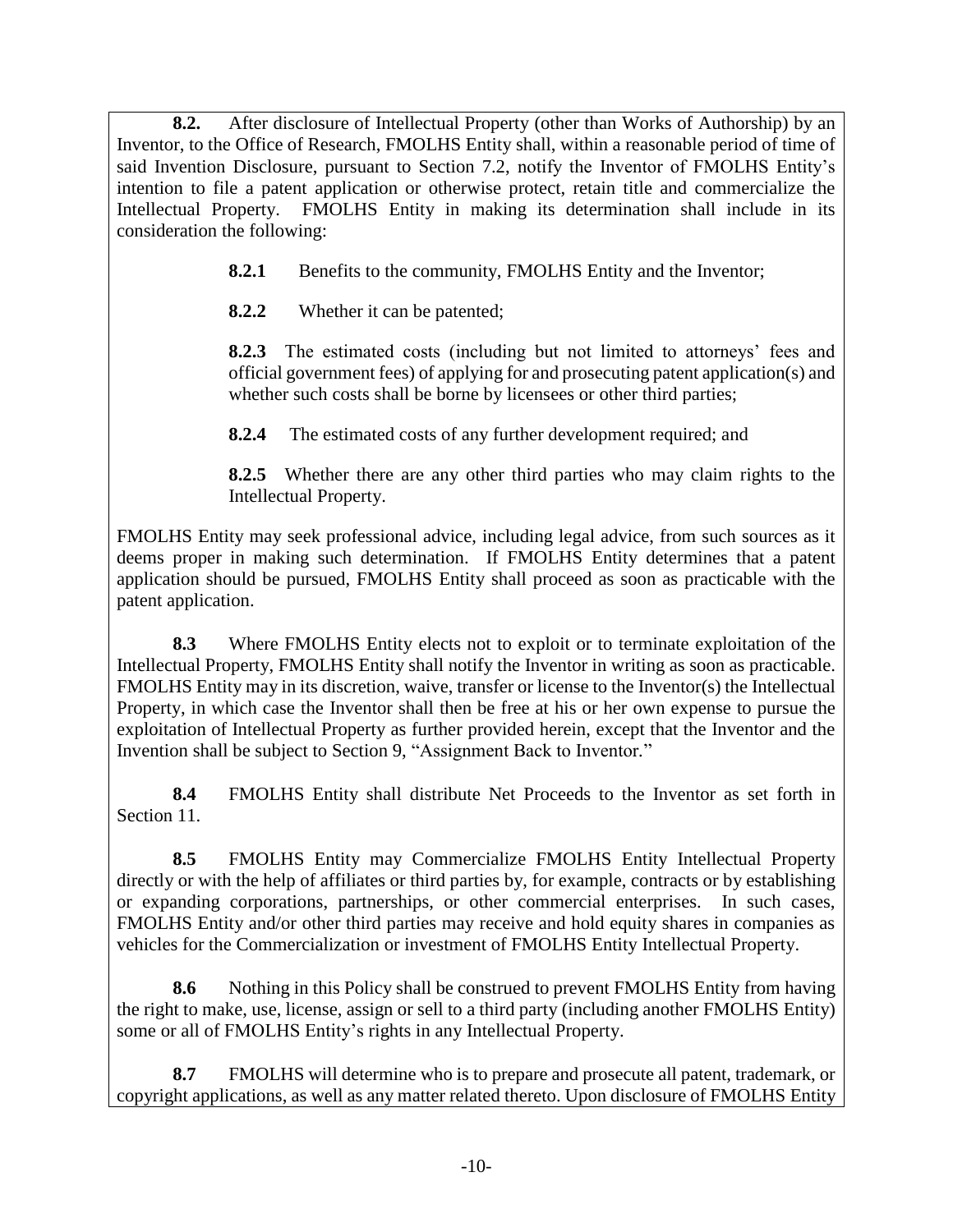Intellectual Property to the Office of Research, FMOLHS will determine whether to file a patent, trademark, or copyright application, publish a paper or abstract, or maintain the property or information as a trade secret. The FMOLHS Legal Services Department or its designee will select the attorney or law firm that is to prepare and prosecute all patent, trademark or copyright applications. A FMOLHS Entity Team Member may not select outside consultants, attorneys, accountants, or any other service provider, without the express written permission of FMOLHS.

**8.8** FMOLHS reserves the right to determine whether all Author(s) and/or Inventor(s) are in fact legally inventors or authors for statutory Intellectual Property protection purposes. If counsel determines any one or more of the creators are not legally an inventor or author, FMOLHS reserves the right to exclude such person(s) from the statutory Intellectual Property protection, and in the case of Inventors, to redistribute the claimed percentage share of the Net Proceeds from such excluded person(s) to legal Inventors in accordance with this Policy.

**8.9** All decisions of and review by a FMOLHS Entity may be delegated to a FMOLHS Entity committee or designee chosen by FMOLHS Entity.

## **9. Assignment Back to Inventor**

**9.1** In the event that FMOLHS Entity elects not to exploit, or to terminate exploitation of an Invention, and has elected to assign, transfer or license such Invention to the Inventor(s),\_FMOLHS Entity shall send written notice thereof to the Inventor(s), after which the Inventor(s) is (are) free to file or continue to prosecute a patent application at his/her own expense, provided that the Inventor promptly notifies the Office of Research of his/her intent to pursue the Intellectual Property. In this case, FMOLHS Entity shall assign and transfer all right, title and interest to the Inventor(s) under an appropriate agreement subject to:

- **9.1.1** Any rights or interests that a third party may have acquired in the Intellectual Property prior to such transfer;
- **9.1.2** Any restrictions or conditions imposed by agreements with third parties under whom the Intellectual Property was created;
- **9.1.3** Any obligation that the Inventor may have to reimburse or pay FMOLHS Entity for any past or future use of FMOLHS Resources for the exploitation of the Intellectual Property;
- **9.1.4** Granting FMOLHS and its Sponsored Organizations an irrevocable, perpetual, non-exclusive, nontransferable, worldwide, fully paid-up license to make, use, license, sell, and prepare derivative works based on the Intellectual Property or to have a third party make, use, license, sell, and prepare derivative works based on the Intellectual Property for a FMOLHS Entity in the course of activities for a FMOLHS Entity;
- **9.1.5** Licenses held by FMOLHS Entity in any Prior Development(s);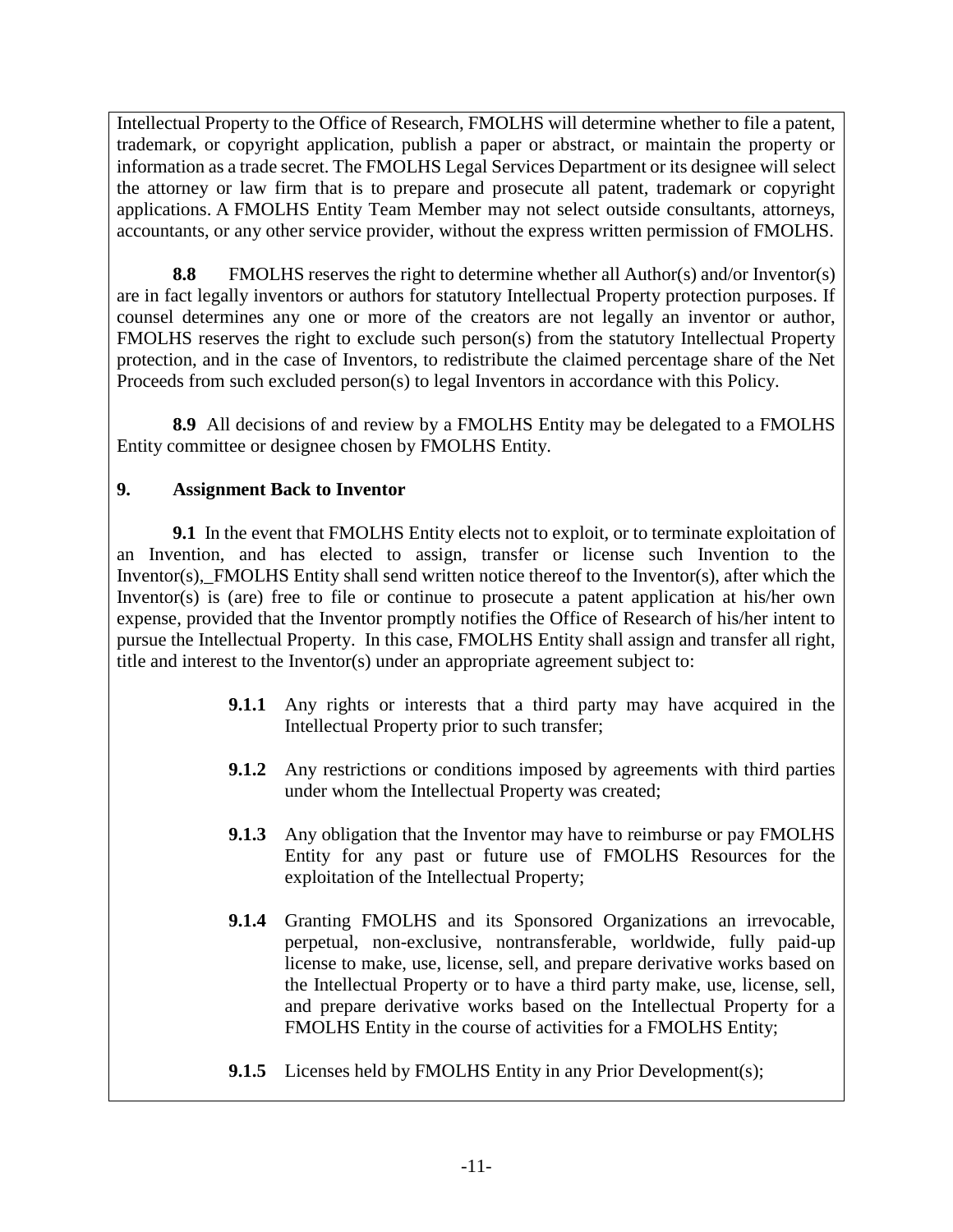- **9.1.6** Reimbursing FMOLHS Entity, subject to a payment schedule, for expenses incurred up to the point of assignment and transfer, in the event that revenue is realized from any such assigned Intellectual Property by the Inventor(s) subsequent to the assignment and transfer; and
- **9.1.7** Any additional restrictions or conditions that FMOLHS Entity may impose.

### **10. Waivers and Disputes**

**10.1 Waivers.** Waivers of any part of this Policy shall be considered in compelling circumstances where such request is submitted in writing to the Office of Research, identifies the provision of this Policy to be waived and is supported by detailed reasons for such request. The request should identify the benefits to FMOLHS of such waiver, how the waiver shall advance the mission and vision of FMOLHS as well as all potential effects, positive and negative, which such waiver could have on FMOLHS and its research and other activities. Waivers under this Policy shall be considered by FMOLHS, and shall be subject to approval by the chief executive officer of FMOLHS or his designee, whose decision shall be final. A waiver of any provision of this Policy shall not be construed or interpreted as a waiver of any other provision of this Policy and all other provisions shall be maintained.

**10.2 Disputes.** Disputes arising from the administration or interpretation of this Policy shall be resolved by a review committee of three appointed by FMOLHS Chief Executive Officer. The decision reached by this committee shall be final and binding and subject only to approval by the FMOLHS Chief Executive Officer.

#### **11. Fee Schedule**

**11.1 Disbursements of Net Proceeds.** FMOLHS shall disburse Net Proceeds only to Inventors or Authors whose Intellectual Property was *not* created as a result of a request by a FMOLHS Entity to perform work, or under its direction, nor falls within the scope of employment or other activities expected to be performed by the Inventor or Author while engaged in services for a FMOLHS Entity. Such distributions shall occur once per year, based on Net Proceeds received during the prior 12 months (the "Proceeds Period").

## **11.2 Distribution.**

**11.2.1** Net Proceeds for Inventions or Works of Authorship described in Section 11.1 shall be distributed to the Inventor or Authority for those Inventions or Works of Authorship commercialized by The Innovation Institute:



**11.2.2** In the event that there is more than one Inventor or Author, each Inventor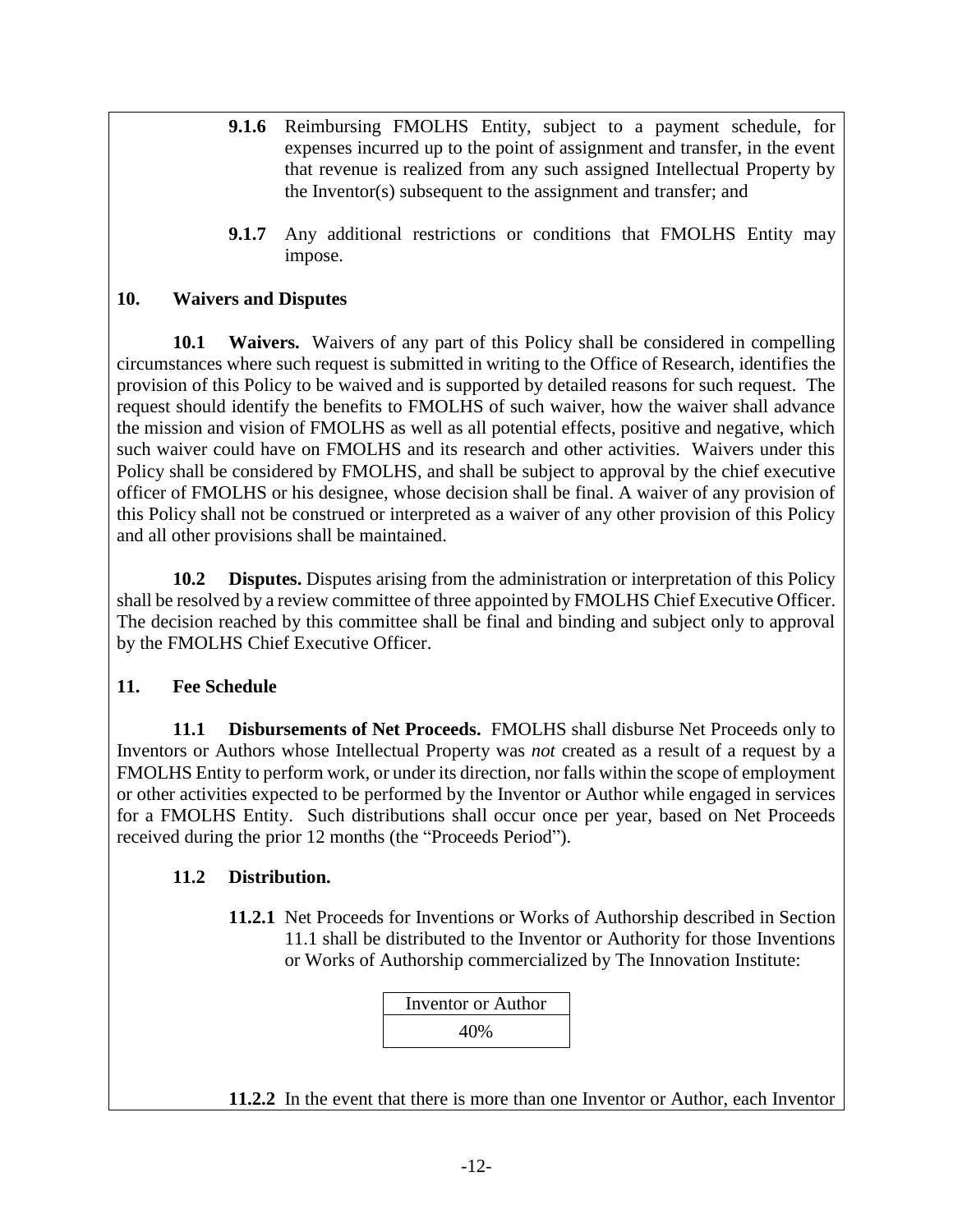or Author's share shall be an equal proportion of the total Inventor or Author share, unless otherwise agreed to in writing by all of the co-Inventors.

- **11.2.3** An Inventor or Author leaving the employment of a FMOLHS Entity or ceasing to be affiliated with FMOLHS or a Sponsored Organization as Other Individual prior to any actual distribution of Net Proceeds for the Proceeds Period, shall receive 30% of the Inventor or Author share of the Net Proceeds to which they otherwise would have been entitled from the Intellectual Property for which they are the Inventor or Author.
- **11.2.4** In the event of the Inventor or Author's death prior to any actual distribution of Net Proceeds for the Proceeds Period, the amount allocated to him or her shall not be reduced and shall be considered part of the decedent's estate.
- **11.2.5** FMOLHS Entity reserves the right to suspend distribution of the Net Proceeds or certain Net Proceeds where there is reason to believe that substantial deductible Direct Costs will be incurred in the near future. FMOLHS shall inform the Inventor(s) or Author(s) of such decision and provide an annual accounting of gross revenues and Net Proceeds to the Inventor(s) or Author(s).
- **11.2.6** For clarity, only Inventors or Authors whose Inventions or Works of Authorship fall within the provisions of Section 11.1 are entitled to any distribution of Net Proceeds under this Policy (and not creators of any other Intellectual Property, for example, the following would not receive distributions: Authors whose works are Works Made for Hire under the Copyright Law; creators of Trademarks or Confidential Information; Inventors or Authors whose Inventions or Works of Authorship were created as a result of requests or direction from a FMOLHS Entity or which otherwise fall within the Inventor's or Author's scope of employment or other activities expected to be performed while engaged in services for a FMOLHS Entity.)

**11.3** If contracts or other arrangements with third parties provide for a definition of or distribution of Net Proceeds contrary to this IP Policy, this IP Policy shall override and govern. For the purposes of clarity, all payments to third parties (including companies described in Section 8.5) shall be deducted from Net Proceeds prior to distribution pursuant to Section 11.2.

#### **12. Scholarly Works**

**12.1** All original Works of Authorship including works made for hire are intended to be covered by this policy, provided, however, it is not the intent of this policy to affect the tradition of scholarly and purely academic composition by the Author of such work. As such Non-FMOLHS Scholarly Works shall be exempt from this Policy. FMOLHS shall review and determine the claim of any Author that a particular work of authorship qualifies for exception